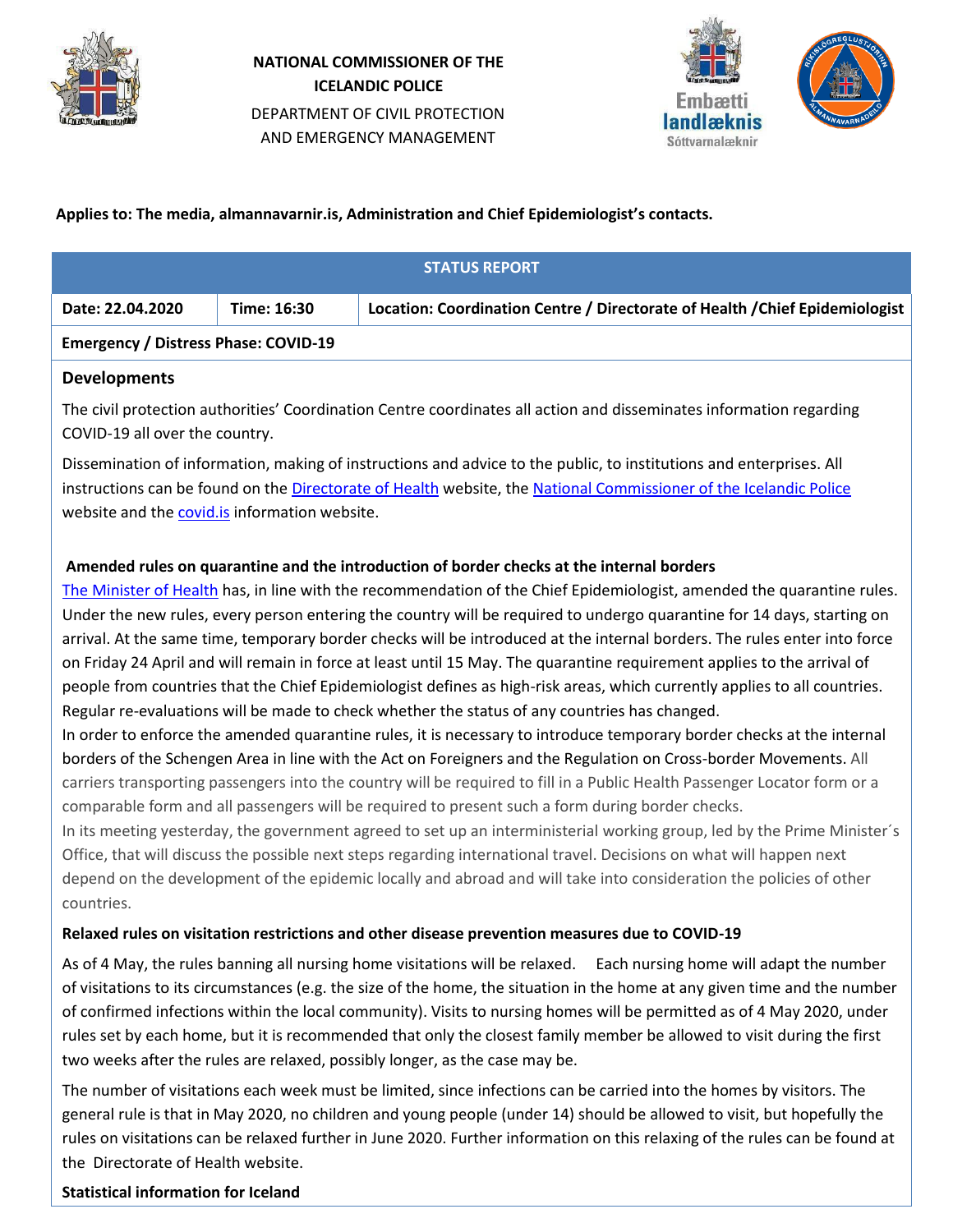The number of people in Iceland with confirmed infections is currently 1,785; there are 313 in isolation; 1,462 have recovered. There are a total of 1,442 domestic infections and 4 of unknown origin. A total of 44,468 samples have been taken, including 637 in the last 24 hours. 10 of the people diagnosed with COVID-19 in Iceland have passed away. [According to the National University Hospital](https://www.landspitali.is/default.aspx?pageid=b629a8e0-b262-49e0-b842-0f776cb4241e) there are currently 13 patients in the hospital with COVID-19, of which 4 are in intensive care and 3 on respirators. 297 are being monitored by the COVID-19 outpatient unit, including 24 children who are being monitored by the Children's Hospital. 1542 individuals have recovered and 88 individuals have been discharged from the hospital.

# **Predictive model for the number of cases and pressure on health-care services, 20.02.2020**

- It is estimated that during this wave of the epidemic, just over 1800 people in Iceland will be diagnosed with COVID-19, but a more pessimistic prediction puts that number closer to 2100.
- The number of diagnosed individuals with an active infection is expected to peak in the first week of April and will likely be around 1300, but might peak a week later with 1600 sick individuals according to the more pessimistic prediction.
- It is estimated that during this wave of the epidemic, some 120 persons may need to be admitted to hospital, but that number might go as high as 140.
- The peak pressure on the health-care services due to hospitalisations is expected to take place before mid-April, when around 60 persons might be in hospital at the same time, with a more pessimistic prediction of 90 individuals.
- The prediction is that during the epidemic, around 24 persons may become seriously ill, i.e. will need to be admitted to intensive care during that period. A more pessimistic prediction puts that number at 36 individuals.



#### Virk greind smit á hverjum degi



- The peak pressure on the intensive care units might happen in mid-April,
- when 10 persons are expected to be there at the same time, whereas the pessimistic prediction puts that number at 18.
- A minimal offset in the age distribution towards more diagnosed infections among individuals over the age of sixty would considerably increase the pressure on the health-care service.

### **[Amended rules regarding limitations on social gatherings as of 4 May](https://www.stjornarradid.is/efst-a-baugi/frettir/stok-frett/2020/04/21/Breyttar-reglur-um-takmarkanir-a-samkomum-fra-4.-mai/) See the Ministry of Health's notification and the Chief Epidemiologist's memoranda.**

The social gathering number restriction will be 50 individuals instead of the current 20.

The 2-metre distancing rule will remain in place.

- The operation of preschools and primary and lower secondary level schools will return to normal.
- Upper secondary schools and universities will operate under the principle of having no more than 50 individuals in the same space at the same time.
- Various services: Hair salons, massage parlours, physiotherapy facilities, beauty salons, museums and similar services can resume operations, but the 2-metre distance between clients shall be adhered to as much as possible.
- Health-care services: All health-care activities that do not entail elective surgeries or other invasive procedures will be permitted. Dental practices will also be able to resume operations.

**Outdoor organised sports activities for children at the preschool and primary and lower secondary level will be permitted with the following restrictions:**

No more than 50 individuals together in one group.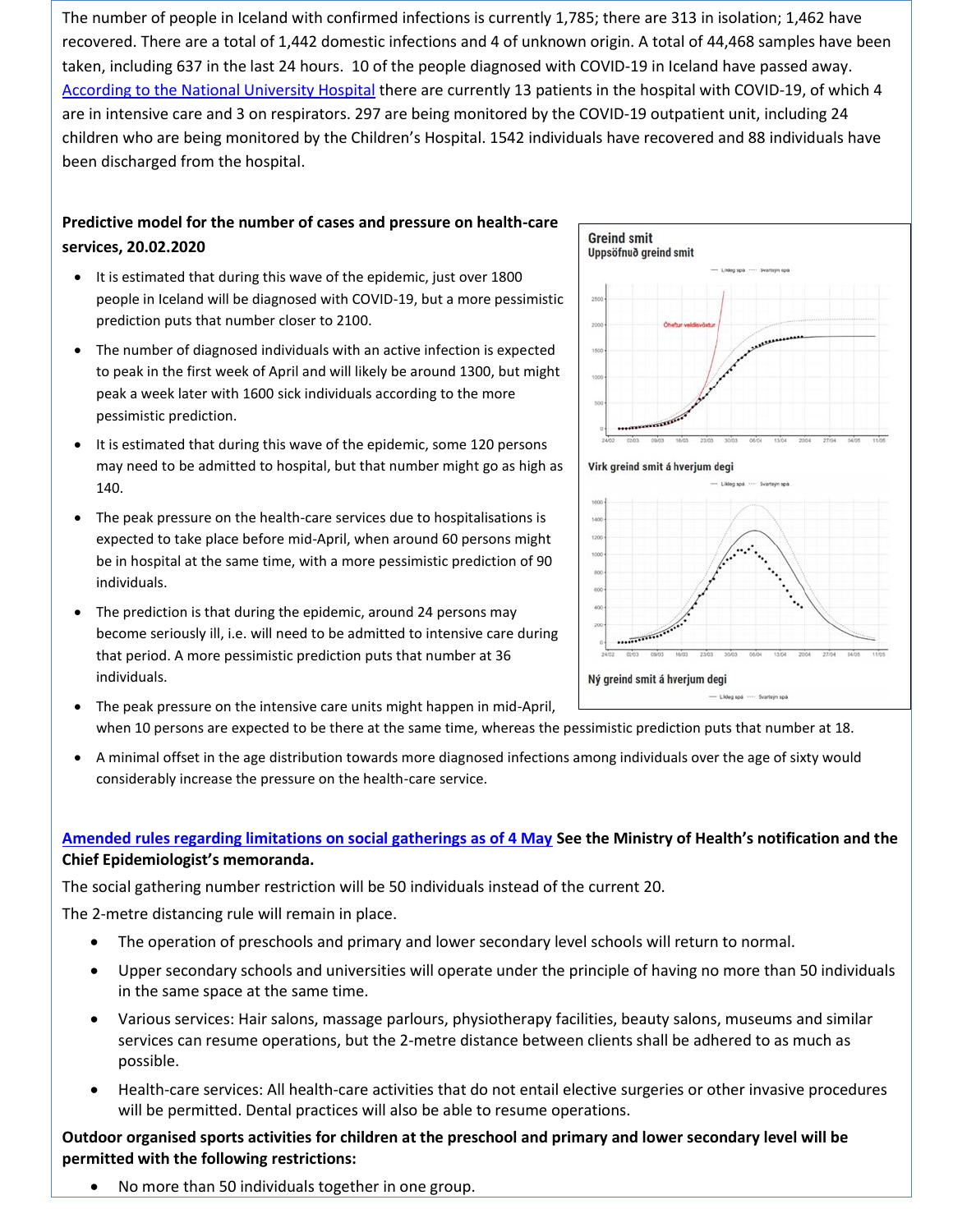Keep to the 2-metre rule as much as possible, especially for older children.

### **Other outdoor organised sports activities are permitted with the following restrictions:**

- No more than four individuals are to train or play together.
- Touching is not permitted and the 2-metre distancing between individuals shall be respected.
- The use of shared equipment shall be kept at a minimum, and if used, it shall be disinfected between uses.

# **Continuing individual disease prevention measures and protection of vulnerable groups**

- Hygiene
- Social distancing of 2 metres (except for children) and avoid large groups
- Review of the visitation recommendations for nursing homes

### **Information sharing and projects**

**National Commissioner of the Icelandic Police's Department of Civil Protection and Emergency Management COVID-19 press conference, Wednesday 22.04.2020**

# **Participants: Víðir Reynisson, Chief Superintendent of Police; Þórólfur Guðnason, Chief Epidemiologist; Alma D. Möller, Director of Health. Guest: Anna Birna Jensdóttir of the Union of Welfare Service Providers:**

Chief Epidemiologist **Þórólfur Guðnason** reviewed today's statistics and the epidemic's status. 7 new infections were diagnosed in the last 24 hours and the total number of infections has risen to 1,785. Of those 7 infections, 3 were diagnosed in individuals who were under quarantine. 4 infections were diagnosed by the National University Hospital's virology unit and 3 by deCODE. All the infections came from the capital area. Some 1,462 individuals have recovered and Dr. Guðnason said that just over 44,000 samples had been diagnosed, which means that 13 % of the nation have been tested. Around 6 % of the nation are or have been under quarantine. The number of infections is rapidly decreasing. Dr. Guðnason believes the epidemic is in a rapid down-swing and says there are very few infections going around, including group infections. The group infections in the West Fjords have been contained. However, we can still expect the number of infections to fluctuate.

Dr. Guðnason drew attention to two notifications that were published recently. One concerns the relaxing of measures on 4 May, which will mainly affect preschool children and children of primary and lower secondary school age. After 4 May, there will be no restrictions for these groups, except as regards general hygiene and disease prevention, and the 2 metre rule will be abolished for these groups. These steps are important for the children, said Dr. Guðnason. COVID-19 infections in children are rare and contact tracing has shown no infections from children to adults here – it is rather the other way around. Dr. Guðnason asked everyone to read this notification closely and added that work is currently under way to create a question-and-answer list for covid.is and the Directorate of Health websites. He asked the public to read this list closely instead of immediately shooting off inquires to the civil protection authorities.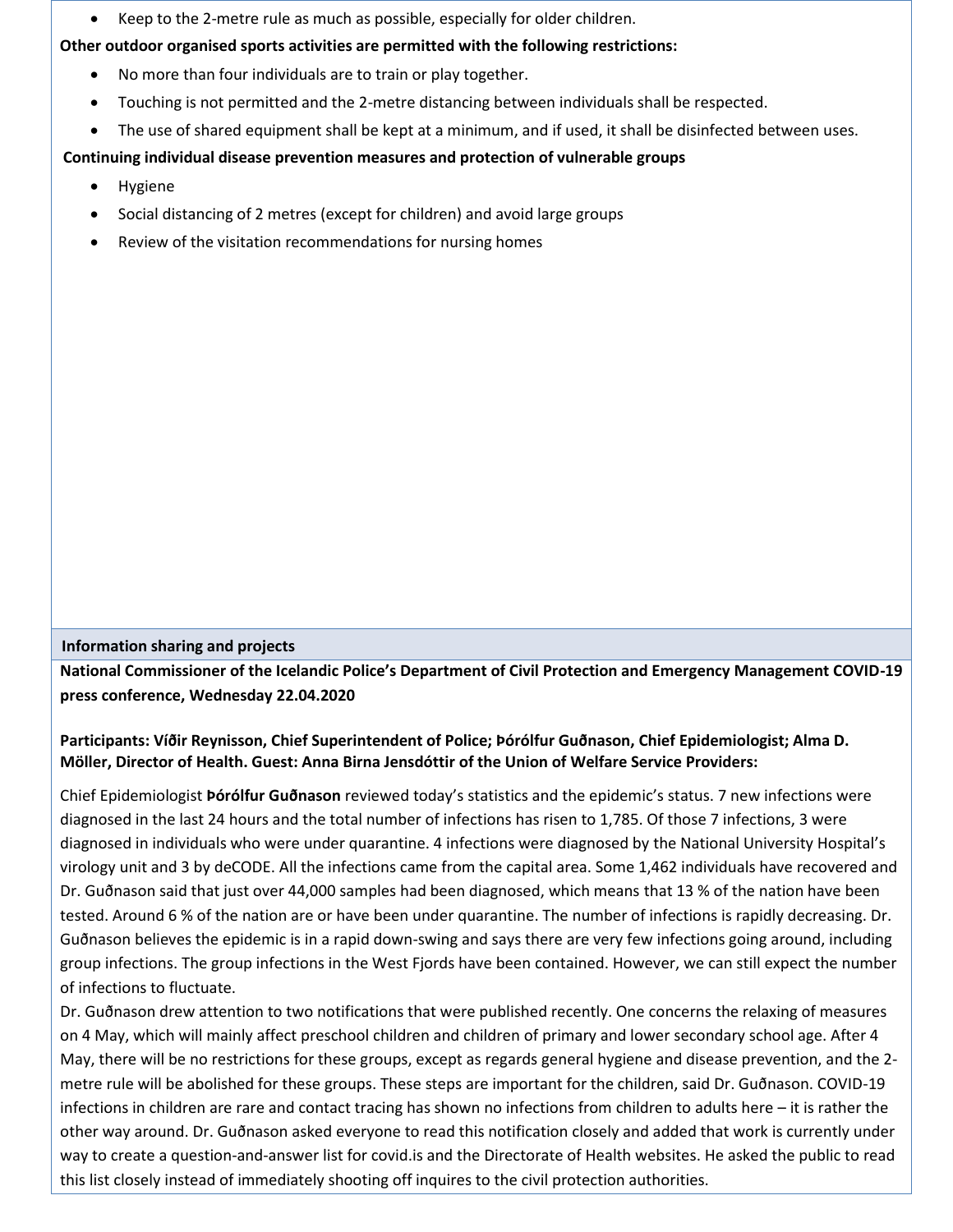Dr. Guðnason also drew attention to the notification regarding the amended quarantine rules, which entail that all foreign tourists arriving in the country must now ender into a 14-day quarantine upon arrival. These rules enter into force on Friday, 24 April, and will remain in force until 15 May, when they will be re-evaluated. Applications for exemptions can be sent to the Chief Epidemiologist, but Dr. Guðnason asks anyone considering applying for such an exemption to think it over carefully – there are special exceptions available for the macroeconomically important activities of foreigners arriving in the country, but these will be kept to a minimum.

Anna Birna Jensdóttir of the Union of Welfare Service Providers discussed a plan to partially lift the current ban on visitations to nursing homes. Ms. Jensdóttir thanked the staff of nursing homes, their residents and not least the families for the patience and understanding they have shown in the face of the strict rules on no visitations. However, it is now time to lift the ban. Care must be taken, however, and until 4 May, further work will be carried out to determine the best way to lift the ban. At that time, each individual home will relax the rules according to circumstances in each place. It is recommended to only allow one family member at a time to visit nursing home residents, for the first two weeks at least. Young people aged 14-18 will also be allowed to visit, but not younger children. Messages will be sent to the families today, Wednesday, on how they can reserve a time-slot for visiting, and they will be urged to download the COVID tracing app to their smartphones.

Ms. Jensdóttir stated especially that family members are not allowed to visit unless they have made a reservation. All visits will be spaced in such a way as to ensure equality between the residents and the circumstances will be taken onto consideration. Visitors will be escorted to the resident's rooms and back, and there will be no stopping by in the common areas. Family members must be careful and not come to visit if they are ill, under quarantine or in isolation, or if they are waiting for the results of COVID-sampling. Each nursing home's version of the visitation rules should be available after the weekend. The working group that has been working on these recommendations has also recommended relaxing rules for nursing home hair salons, as well as other services: such services will only be available to staff and residents, or outside clients. It is not recommended for the residents of nursing homes to go out for drives or visits, but any necessary travels, such as to seek health-care services, will be permitted.

CS Víðir Reynisson thanked Ms. Jensdóttir and the working group for finding ways to allow visitations to nursing homes. Chief Epidemiologist Þórólfur Guðnason drew attention to the fact that there are now physical training programmes available on national television, in the mornings and afternoons. He also pointed out that the group behind the TV show "Með okkar augum" (e. *Through our eyes*) will present a special COVID-19 episode on national television tonight, and that the association *Á allra vörum* has decided to start a reserve fund to help welfare associations.

### **Various projects**

### **The Red Cross**

The 1717 Red Cross helpline is still under a lot of strain, and the 1717.is net chat too. There has also been a considerable increase in requests for phone friends from all over the country. There are many volunteers and all requests for phone friends have been fulfilled.

There are now fewer people staying in the epidemic nursing units in Reykjavík and Akureyri than there were last week. The Red Cross volunteers all over the country have been very busy giving psychological support and delivering food to people who are under quarantine and in isolation. In the last few days the biggest pressure point has been in the West Fjords.

### **The website [www.covid.is](http://www.covid.is/)**

Statistical information about the disease is updated once a day and published at 13:00h a[t https://www.covid.is/data](https://www.covid.is/tolulegar-upplysingar) The website contains information about the measures that have been taken in Iceland due to the COVID-19 disease and on projects related thereto. The website contains information in nine languages. In the period of 17 March to 15 April, the covid.is pages have been accessed over 7 million times.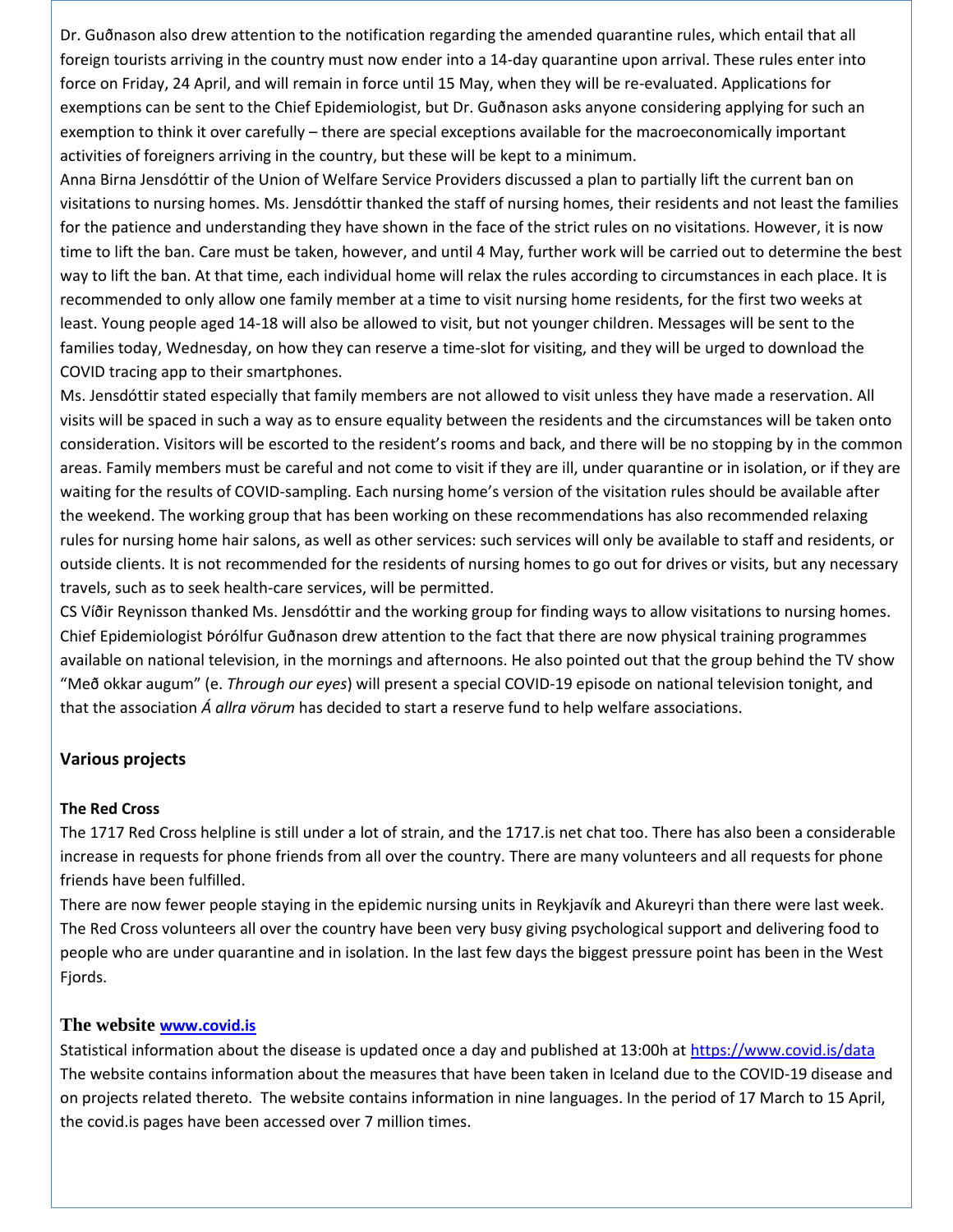#### **Upcoming:**

- Press conferences are held every day at 14:03h. 14:03
- The next COVID-19 coordination meeting will be held on Friday 24 April at 9:00h.

#### **Status**

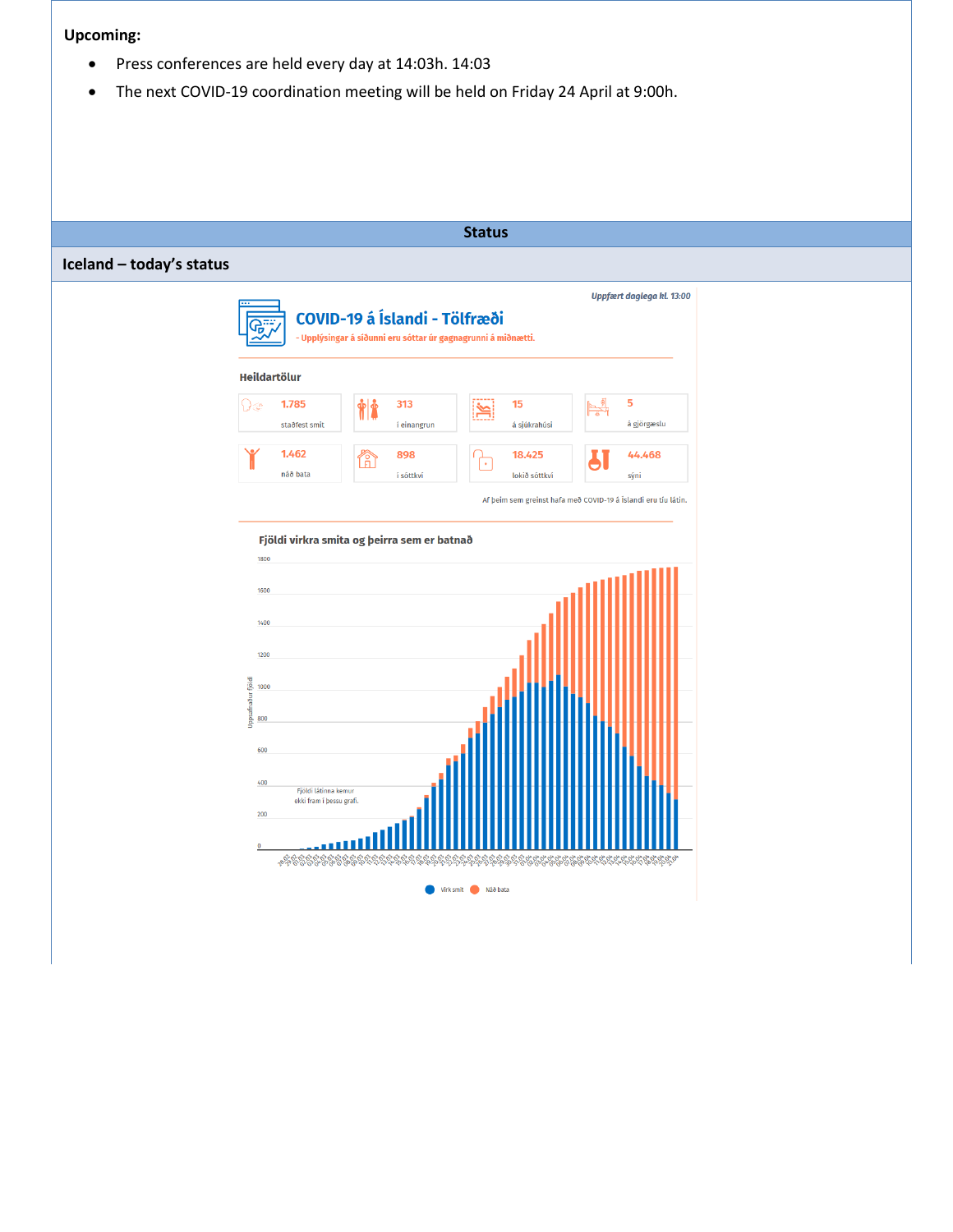

Þegar gefnar eru út upplýsingar um hve smituðum hefur fjölgað mikið frá deginum áður er það ekki alltaf svo að sambærileg tala birtist í súlu dagsins. Ástæðan er sú að birting upplýsinga um smit taka mið af því hvenær sýnið var tekið en ekki hvenær það var greint.



Fjöldi smita eftir kyni



**Uppruni smits** 

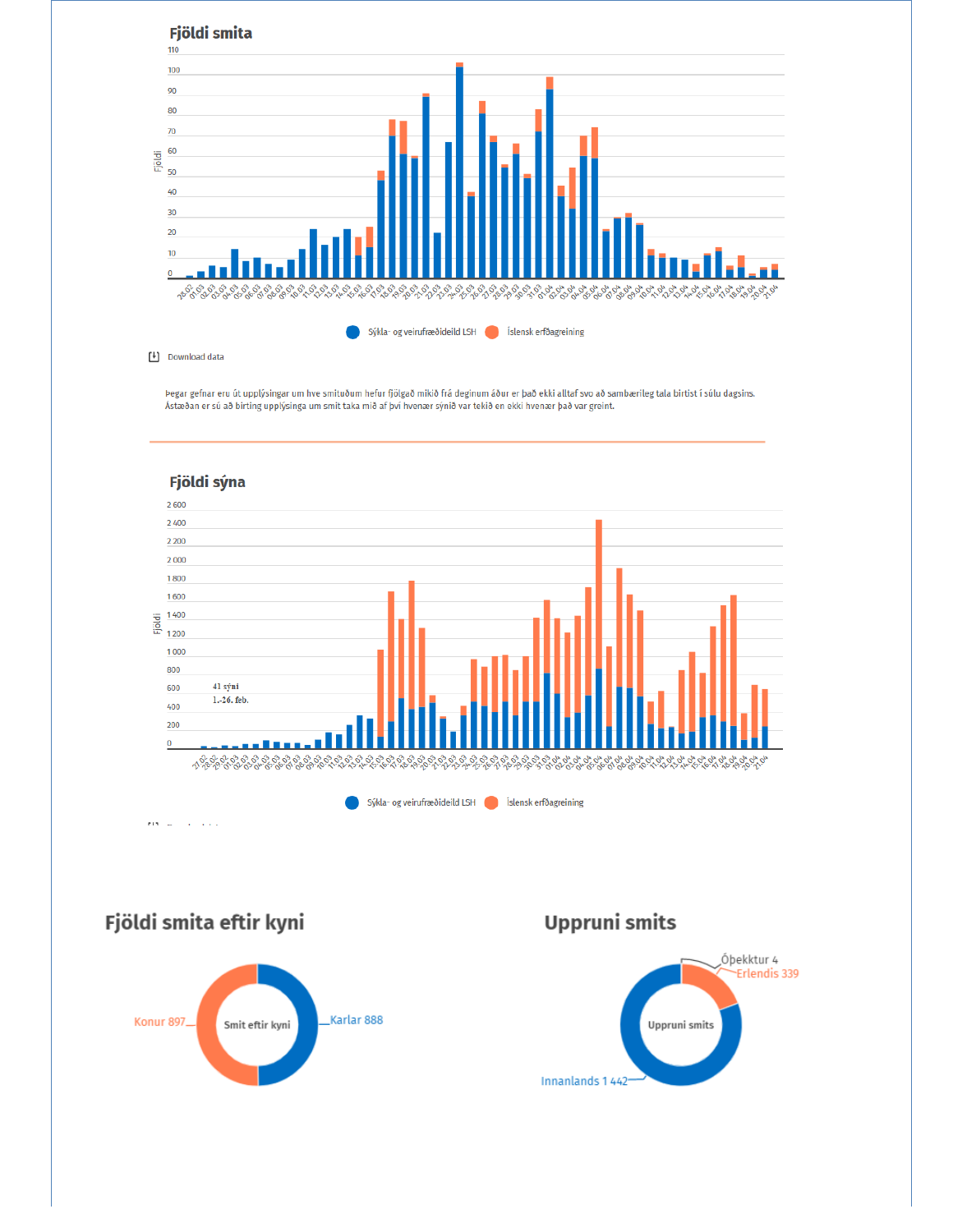

|                   | <b>Smit</b>    | <b>Sóttkví</b> |
|-------------------|----------------|----------------|
| Höfuðborgarsvæði  | 1303           | 550            |
| Suðurnes          | 77             | 31             |
| Suðurland         | 177            | 67             |
| Austurland        | 8              | 21             |
| Norðurland eystra | 46             | 28             |
| Norðurland vestra | 35             | 4              |
| Vestfirðir        | 94             | 92             |
| Vesturland        | 42             | 27             |
| Óstaðsett         | $\overline{2}$ | 78             |
| Útlönd            | 1              | 0              |
|                   |                |                |

Download data

# Fjöldi virkra smita eftir aldri, fjöldi þeirra sem hefur náð sér og andlát



[4] Download data